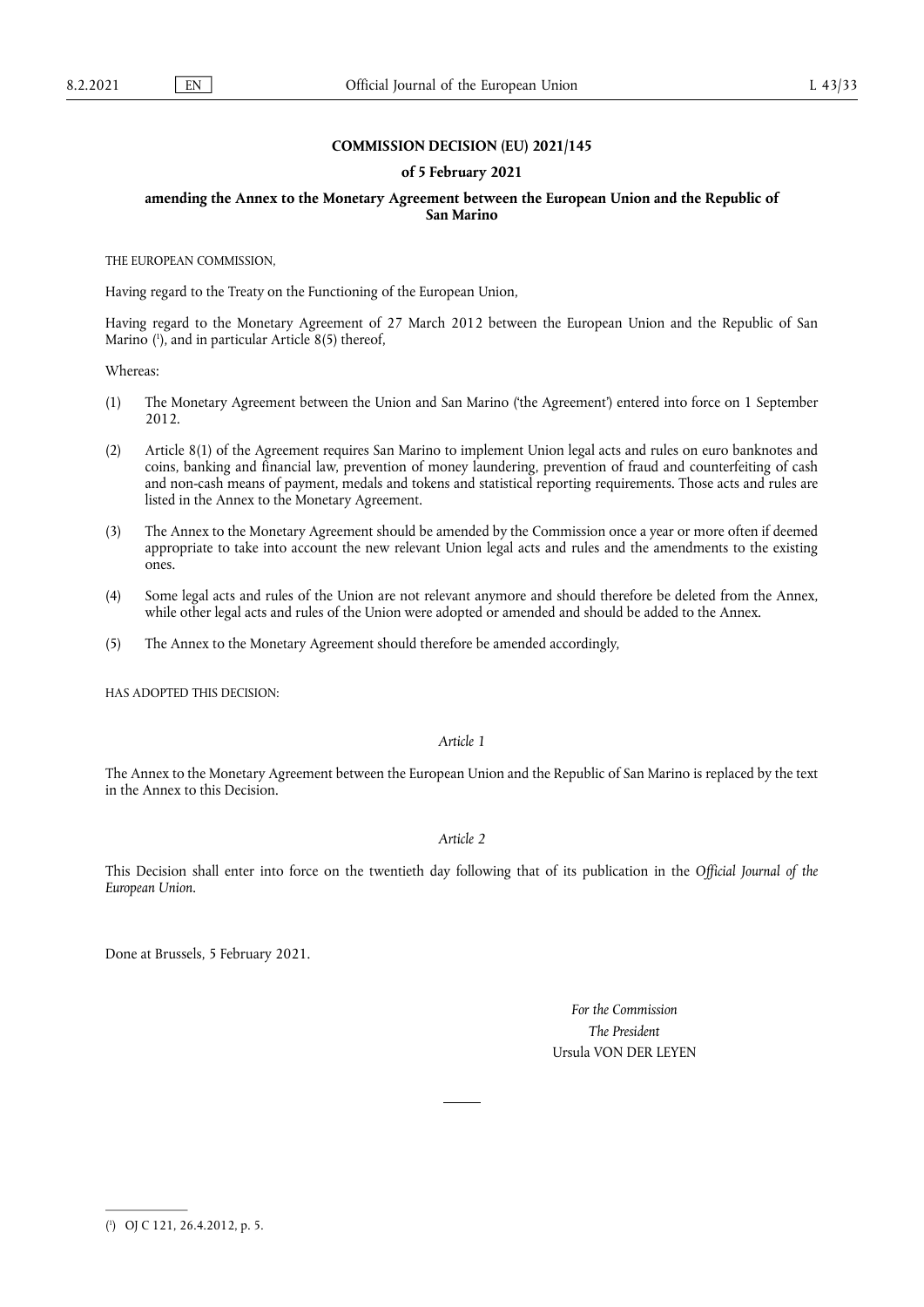## *ANNEX*

# <span id="page-1-4"></span><span id="page-1-3"></span><span id="page-1-2"></span><span id="page-1-1"></span><span id="page-1-0"></span>*'ANNEX*

|                | Legal provisions to be implemented                                                                                                                                                                                                                                                                                                                                                                                                                        | Deadline for implementing |
|----------------|-----------------------------------------------------------------------------------------------------------------------------------------------------------------------------------------------------------------------------------------------------------------------------------------------------------------------------------------------------------------------------------------------------------------------------------------------------------|---------------------------|
|                | Prevention of money laundering                                                                                                                                                                                                                                                                                                                                                                                                                            |                           |
| $\mathbf{1}$   | Council Decision 2000/642/JHA of 17 October 2000 concerning arrangements for<br>cooperation between financial intelligence units of the Member States in respect of<br>exchanging information (OJ L 271, 24.10.2000, p. 4).                                                                                                                                                                                                                               | 1 September 2013          |
| $\overline{2}$ | Council Framework Decision 2001/500/JHA of 26 June 2001 on money<br>laundering, the identification, tracing, freezing, seizing and confiscation of<br>instrumentalities and the proceeds of crime (OJ L 182, 5.7.2001, p. 1).                                                                                                                                                                                                                             |                           |
| $\mathfrak{Z}$ | Council Framework Decision 2005/212/JHA of 24 February 2005 on Confiscation<br>of Crime-Related Proceeds, Instrumentalities and Property (OJ L 68, 15.3.2005, p. 49).                                                                                                                                                                                                                                                                                     | 1 October 2014 (1)        |
| $\overline{4}$ | Council Decision 2007/845/JHA of 6 December 2007 concerning cooperation<br>between Asset Recovery Offices of the Member States in the field of tracing and<br>identification of proceeds from, or other property related to, crime<br>(OJ L 332, 18.12.2007, p. 103).                                                                                                                                                                                     |                           |
| 5              | Directive 2014/42/EU of the European Parliament and of the Council of 3 April 2014<br>on the freezing and confiscation of instrumentalities and proceeds of crime in the<br>European Union (OJ L 127, 29.4.2014, p. 39).                                                                                                                                                                                                                                  | 1 November 2016 (2)       |
| 6              | Regulation (EU) 2015/847 of the European Parliament and of the Council of 20 May<br>2015 on information accompanying transfers of funds and repealing Regulation (EC)<br>No 1781/2006 (OJ L 141, 5.6.2015, p. 1).                                                                                                                                                                                                                                         | 1 October 2017 (3)        |
| 7              | Directive 2015/849/EU of the European Parliament and of the Council of 20 May<br>2015 on the prevention of the use of the financial system for the purposes of money<br>laundering or terrorist financing, amending Regulation (EU) No 648/2012 of the<br>European Parliament and of the Council, and repealing Directive 2005/60/EC of the<br>European Parliament and of the Council and Commission Directive 2006/70/EC<br>(OJ L 141, 5.6.2015, p. 73). | 1 October 2017 (3)        |
|                | Amended by:                                                                                                                                                                                                                                                                                                                                                                                                                                               |                           |
| 8              | Directive (EU) 2018/843 of the European Parliament and of the Council of 30 May<br>2018 amending Directive (EU) 2015/849 on the prevention of the use of the financial<br>system for the purposes of money laundering or terrorist financing, and amending<br>Directives 2009/138/EC and 2013/36/EU (OJ L 156, 19.6.2018, p. 43).                                                                                                                         | 31 December 2020 (6)      |
|                | Supplemented by:                                                                                                                                                                                                                                                                                                                                                                                                                                          |                           |
| 9              | Commission Delegated Regulation (EU) 2016/1675 of 14 July 2016 supplementing<br>Directive (EU) 2015/849 of the European Parliament and of the Council by identifying<br>high-risk third countries with strategic deficiencies (OJ L 254, 20.9.2016, p. 1).                                                                                                                                                                                                | 1 October 2017 (5)        |
|                | Amended by:                                                                                                                                                                                                                                                                                                                                                                                                                                               |                           |
| 10             | Commission Delegated Regulation (EU) 2018/105 of 27 October 2017 amending<br>Delegated Regulation (EU) 2016/1675, as regards adding Ethiopia to the list of<br>high-risk third countries in the table in point I of the Annex (OJ<br>L 19, 24.1.2018, p. 1).                                                                                                                                                                                              | 31 March 2019 (6)         |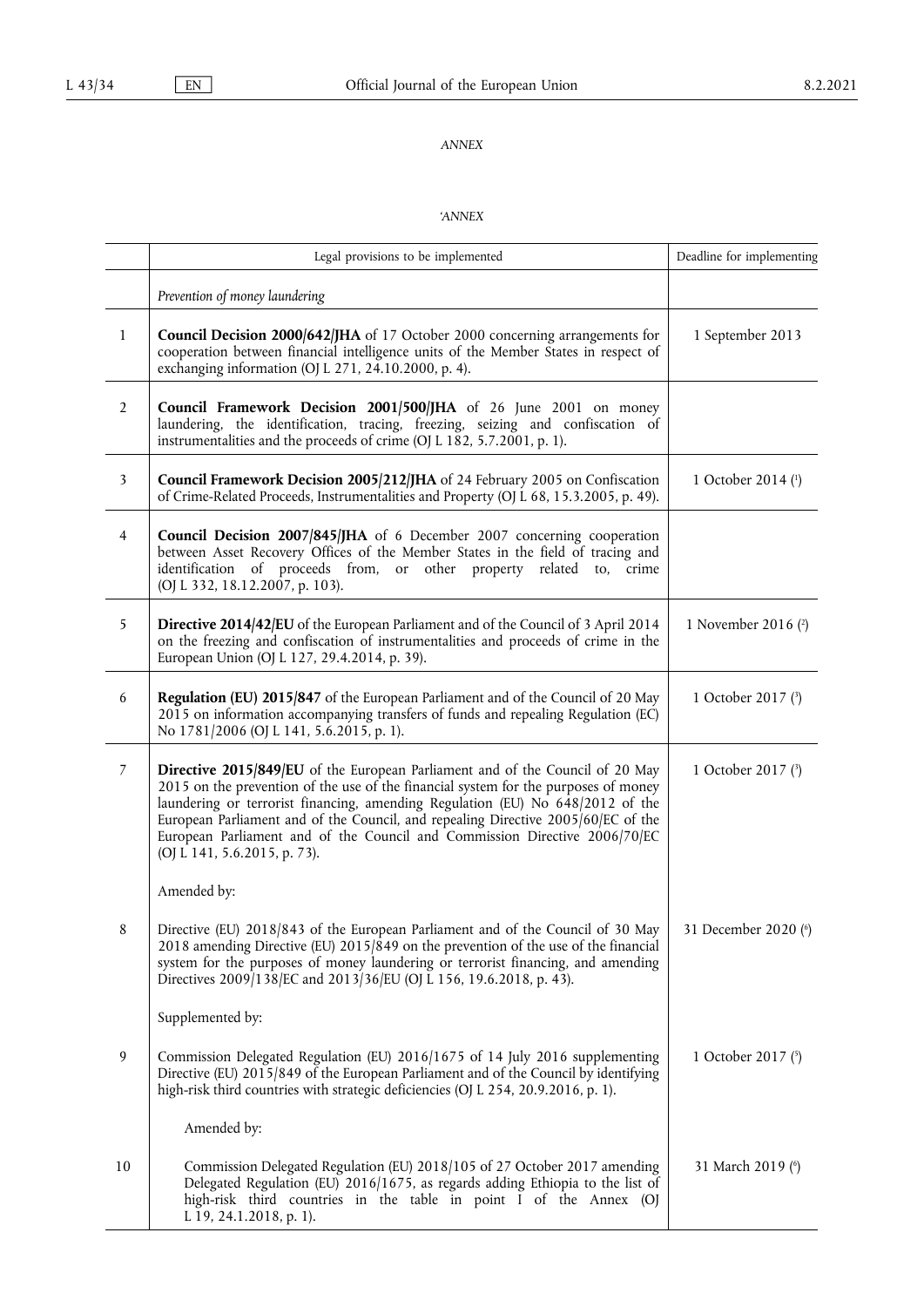<span id="page-2-1"></span><span id="page-2-0"></span>

| 11 | Commission Delegated Regulation (EU) 2018/212 of 13 December 2017<br>amending Delegated Regulation (EU) 2016/1675 supplementing Directive<br>(EU) 2015/849 of the European Parliament and of the Council, as regards<br>adding Sri Lanka, Trinidad and Tobago, and Tunisia to the table in point I of<br>the Annex (OJ L 41, 14.2.2018, p. 4).                                                                                          | 31 March 2019 (6)    |
|----|-----------------------------------------------------------------------------------------------------------------------------------------------------------------------------------------------------------------------------------------------------------------------------------------------------------------------------------------------------------------------------------------------------------------------------------------|----------------------|
| 12 | Commission Delegated Regulation (EU) 2018/1467 of 27 July 2018<br>amending Delegated Regulation (EU) 2016/1675 supplementing Directive<br>(EU) 2015/849 of the European Parliament and of the Council, as regards<br>adding Pakistan to the table in point I of the Annex (OJ L 246, 2.10.2018,<br>p. 1).                                                                                                                               | 31 December 2019 (7) |
| 13 | Commission Delegated Regulation (EU) 2019/758 of 31 January 2019 supplementing<br>Directive (EU) 2015/849 of the European Parliament and of the Council with regard to<br>regulatory technical standards for the minimum action and the type of additional<br>measures credit and financial institutions must take to mitigate money laundering and<br>terrorist financing risk in certain third countries (OJ L 125, 14.5.2019, p. 4). | 31 December 2020 (7) |
| 14 | Regulation (EU) 2018/1672 of the European Parliament and of the Council of<br>23 October 2018 on controls on cash entering or leaving the Union and repealing<br>Regulation (EC) No 1889/2005 (OJ L 284, 12.11.2018, p. 6).                                                                                                                                                                                                             | 31 December 2021 (7) |
| 15 | Directive (EU) 2018/1673 of the European Parliament and of the Council of<br>23 October 2018 on combating money laundering by criminal law (OJ<br>L 284, 12.11.2018, p. 22).                                                                                                                                                                                                                                                            | 31 December 2021 (7) |
| 16 | Directive (EU) 2019/1153 of the European Parliament and of the Council of 20 June<br>2019 laying down rules facilitating the use of financial and other information for the<br>prevention, detection, investigation or prosecution of certain criminal offences, and<br>repealing Council Decision 2000/642/JHA (OJ L 186, 11.7.2019, p. 122).                                                                                          | 31 December 2023 (8) |
|    | Prevention of fraud and counterfeiting                                                                                                                                                                                                                                                                                                                                                                                                  |                      |
| 17 | Council Regulation (EC) No 1338/2001 of 28 June 2001 laying down measures<br>necessary for the protection of the euro against counterfeiting (OJ L 181, 4.7.2001,<br>p.6                                                                                                                                                                                                                                                                | 1 September 2013     |
|    | Amended by:                                                                                                                                                                                                                                                                                                                                                                                                                             |                      |
| 18 | Council Regulation (EC) No 44/2009 of 18 December 2008 amending Regulation (EC)<br>No 1338/2001 laying down measures necessary for the protection of the euro against<br>counterfeiting (OJ L 17, 22.1.2009, p. 1).                                                                                                                                                                                                                     |                      |
| 19 | Council Decision 2001/887/JHA of 6 December 2001 on the protection of the euro<br>against counterfeiting (OJ L 329, 14.12.2001, p. 1).                                                                                                                                                                                                                                                                                                  | 1 September 2013     |
| 20 | <b>Council Decision 2003/861/EC</b> of 8 December 2003 concerning analysis and<br>cooperation with regard to counterfeit euro coins (OJ L 325, 12.12.2003, p. 44).                                                                                                                                                                                                                                                                      | 1 September 2013     |
| 21 | Council Regulation (EC) No 2182/2004 of 6 December 2004 concerning medals and<br>tokens similar to euro coins (OJ L 373, 21.12.2004, p. 1).                                                                                                                                                                                                                                                                                             | 1 September 2013     |
|    | Amended by:                                                                                                                                                                                                                                                                                                                                                                                                                             |                      |
| 22 | Council Regulation (EC) No 46/2009 of 18 December 2008 amending Regulation (EC)<br>2182/2004 concerning medals and tokens<br>similar<br>N <sub>o</sub><br>to<br>euro coins<br>(OJ L 17, 22.1.2009, p. 5).                                                                                                                                                                                                                               |                      |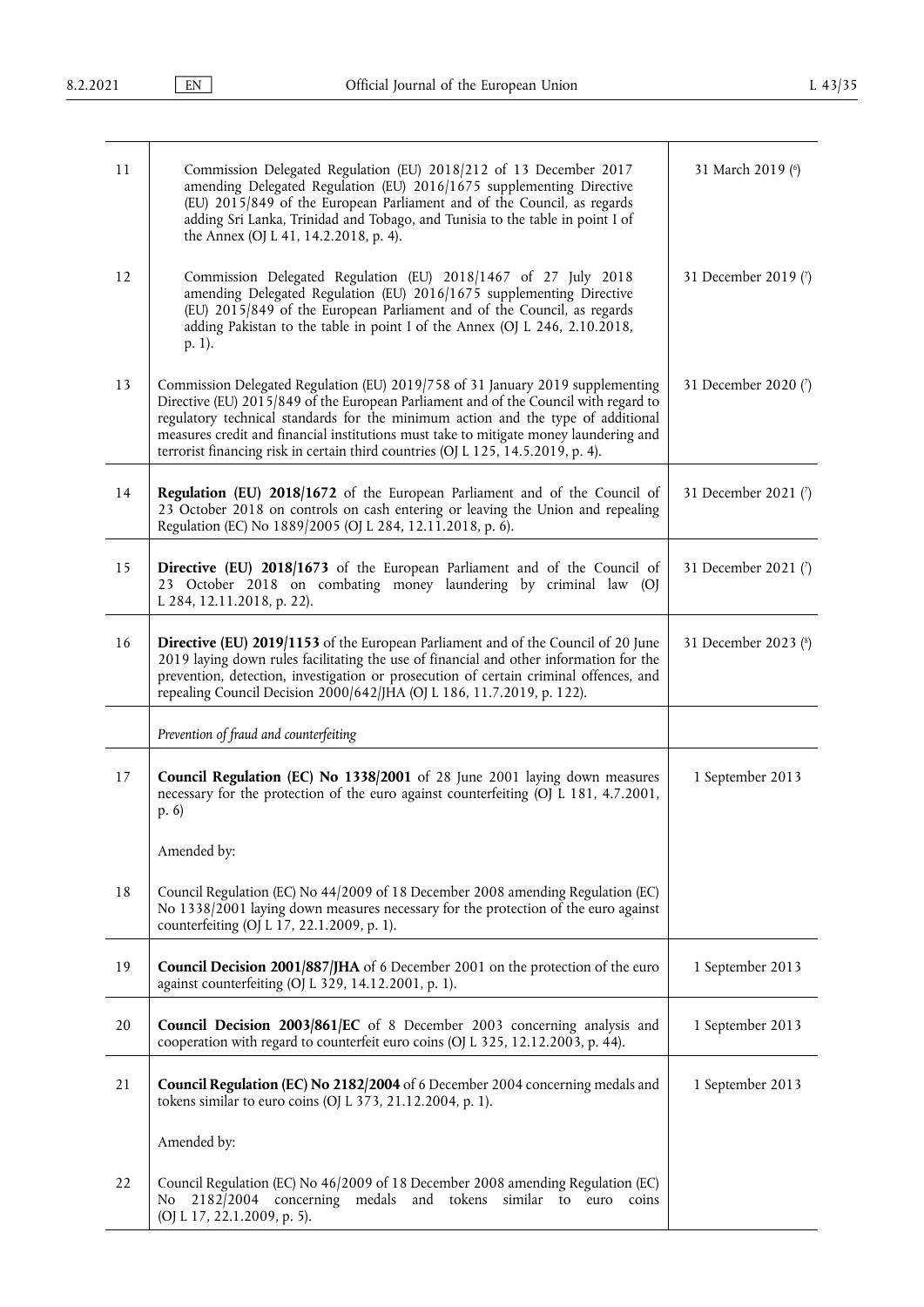| 23 | Directive 2014/62/EU of the European Parliament and of the Council of 15 May 2014<br>on the protection of the euro and other currencies against counterfeiting by criminal<br>law, and replacing Council Framework Decision 2000 383 [JHA (OJ L 151, 21.5.2014,<br>p. 1).                           | 1 July 2016 $(2)$    |
|----|-----------------------------------------------------------------------------------------------------------------------------------------------------------------------------------------------------------------------------------------------------------------------------------------------------|----------------------|
| 24 | Directive (EU) 2019/713 of the European Parliament and of the Council of 17 April<br>2019 on combating fraud and counterfeiting of non-cash means of payment and<br>replacing Council Framework Decision 2001/413/JHA (OJ L 123, 10.5.2019, p. 18).                                                 | 31 December 2021 (7) |
|    | Rules on euro banknotes and coins                                                                                                                                                                                                                                                                   |                      |
|    | With the exception of Article 1a, paragraphs 2 and 3, and Articles 4a, 4b and 4c:                                                                                                                                                                                                                   |                      |
| 25 | Council Regulation (EC) No 2532/98 of 23 November 1998 concerning the powers<br>of the European Central Bank to impose sanctions (OJ L 318, 27.11.1998, p. 4).                                                                                                                                      | 1 September 2013     |
|    | Amended by:                                                                                                                                                                                                                                                                                         |                      |
| 26 | Council Regulation (EU) 2015/159 of 27 January 2015 amending Regulation (EC)<br>No 2532/98 concerning the powers of the European Central Bank to impose<br>sanctions (OJ L 27, 3.2.2015, p. 1).                                                                                                     | 31 October 2021 (8)  |
| 27 | Council Conclusions of 10 May 1999 on the quality management system for euro<br>coins                                                                                                                                                                                                               | 1 September 2013     |
| 28 | Communication from the Commission 2001/C 318/03 of 22 October 2001 on<br>copyright protection of the common face design of the euro coins $(C(2001) 600$<br>final) (OJ C 318, 13.11.2001, p. 3).                                                                                                    | 1 September 2013     |
| 29 | Guideline of the European Central BankECB/2003/5 of 20 March 2003 on the<br>enforcement of measures to counter non-compliant reproductions of euro banknotes<br>and on the exchange and withdrawal of euro banknotes (2003/206/EC)<br>(OJ L 78, 25.3.2003, p. 20)                                   | 1 September 2013     |
|    | Amended by:                                                                                                                                                                                                                                                                                         |                      |
| 30 | Guideline of the European Central Bank ECB/2013/11 of 19 April 2013 amending<br>Guideline ECB/2003/5 on the enforcement of measures to counter non-compliant<br>reproductions of euro banknotes and on the exchange and withdrawal of euro<br>banknotes (2013/212/EU) (OJ L 118, 30.4.2013, p. 43). | 1 October 2013 (1)   |
| 31 | Decision of the European Central Bank ECB/2010/14 of 16 September 2010 on the<br>authenticity and fitness checking and recirculation of euro banknotes (2010/597/EU)<br>(OJ L 267, 9.10.2010, p. 1).                                                                                                | 1 September 2013     |
|    | Amended by:                                                                                                                                                                                                                                                                                         |                      |
| 32 | Decision of the European Central Bank ECB/2012/19 of 7 September 2012 amending<br>Decision ECB/2010/14 on the authenticity and fitness checking and recirculation of<br>euro banknotes (2012/507/EU) (OJ L 253, 20.9.2012, p. 19).                                                                  | 1 October 2013 (1)   |
| 33 | Decision (EU) 2019/2195 of the European Central Bank of 5 December 2019<br>amending Decision ECB/2010/14 on the authenticity and fitness checking and<br>recirculation of euro banknotes (ECB/2019/39) (OJ L 330, 20.12.2019, p. 91).                                                               | 31 December 2021 (8) |
| 34 | Regulation (EU) No 1210/2010 of the European Parliament and of the Council of<br>15 December 2010 concerning authentication of euro coins and handling of euro<br>coins unfit for circulation (OJ L 339, 22.12.2010, p. 1).                                                                         | 1 September 2013     |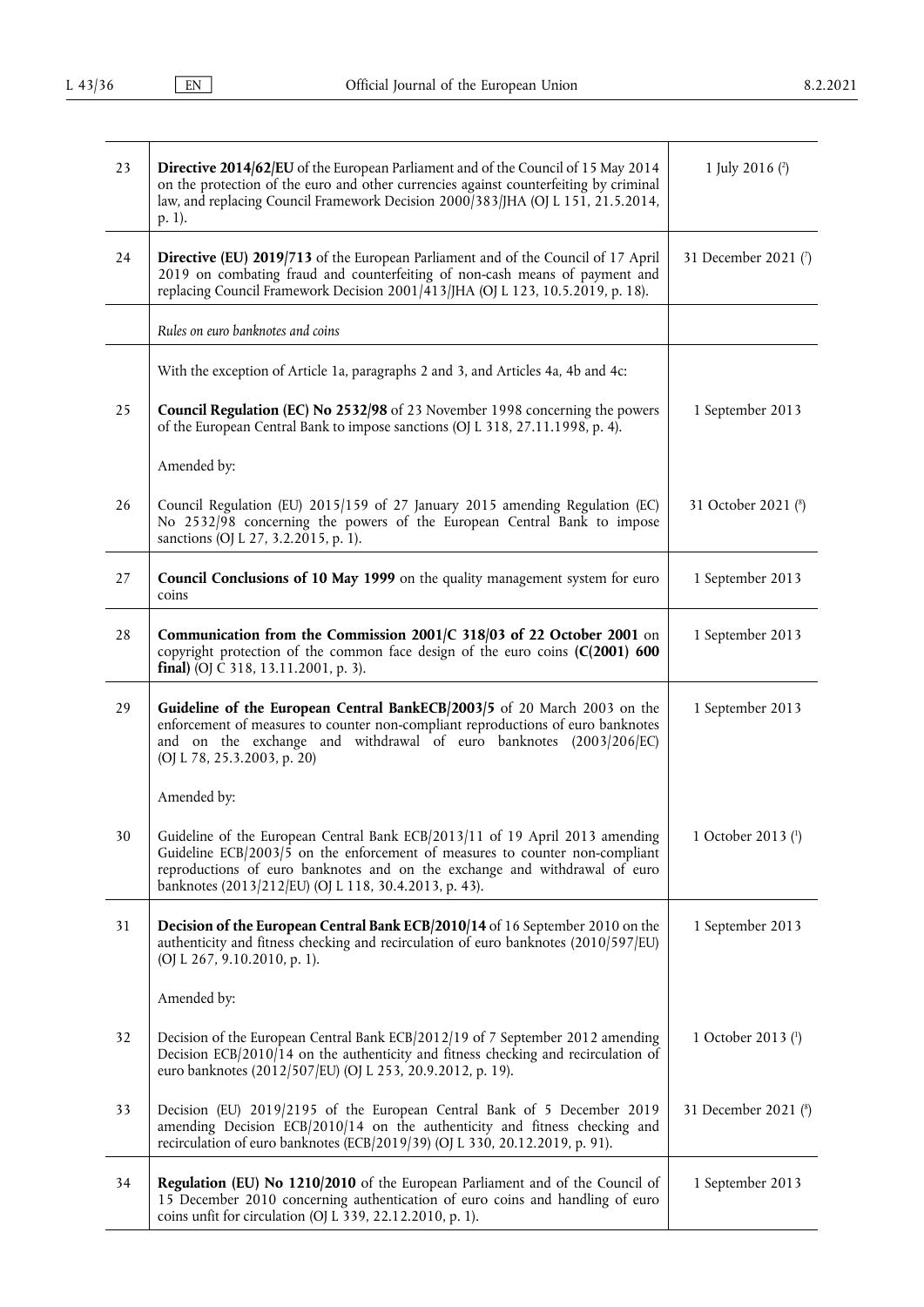| 35 | Regulation (EU) No 1214/2011 of the European Parliament and of the Council of<br>16 November 2011 on the professional transport of euro cash by road between euro-<br>area Member States (OJ L 316, 29.11.2011, p. 1)                                                                                                                                                                                                                                            | 1 October 2014 (1)   |
|----|------------------------------------------------------------------------------------------------------------------------------------------------------------------------------------------------------------------------------------------------------------------------------------------------------------------------------------------------------------------------------------------------------------------------------------------------------------------|----------------------|
| 36 | Regulation (EU) No 651/2012 of the European Parliament and of the Council of 4 July<br>2012 on the issuance of euro coins (OJ L 201, 27.7.2012, p. 135).                                                                                                                                                                                                                                                                                                         | 1 October 2013 (1)   |
| 37 | Decision of the European Central Bank ECB/2013/10 of 19 April 2013 on the<br>denominations, specifications, reproduction, exchange and withdrawal of euro<br>banknotes (2013/211/EU) (OJ L 118, 30.4.2013, p. 37).                                                                                                                                                                                                                                               | 1 October 2013 (1)   |
|    | Amended by:                                                                                                                                                                                                                                                                                                                                                                                                                                                      |                      |
| 38 | Decision (EU) 2019/669 of the European Central Bank of 4 April 2019 amending Deci-<br>sion ECB/2013/10 on the denominations, specifications, reproduction, exchange and<br>withdrawal of euro banknotes (ECB/2019/9) (OJ L 113, 29.4.2019, p. 6).                                                                                                                                                                                                                | 31 December 2020 (7) |
| 39 | Council Regulation (EU) No 729/2014 of 24 June 2014 on denominations and<br>specifications of euro coins intended for circulation<br>technical<br>(Recast)<br>(OJ L 194, 2.7.2014, p. 1).                                                                                                                                                                                                                                                                        | 1 October 2013 (1)   |
|    | Banking and Financial Legislation                                                                                                                                                                                                                                                                                                                                                                                                                                |                      |
| 40 | <b>Council Directive 86/635/EEC</b> of 8 December 1986 on the annual accounts and<br>consolidated accounts of banks and other financial institutions<br>(OJ L 372, 31.12.1986, p. 1).                                                                                                                                                                                                                                                                            | 1 September 2016     |
|    | Amended by:                                                                                                                                                                                                                                                                                                                                                                                                                                                      |                      |
| 41 | Directive 2001/65/EC of the European Parliament and of the Council of 27 September<br>2001 amending Directives 78/660/EEC, 83/349/EEC and 86/635/EEC as regards the<br>valuation rules for the annual and consolidated accounts of certain types of<br>companies as well as of banks and other financial institutions (OJ L 283, 27.10.2001,<br>p. 28).                                                                                                          |                      |
| 42 | Directive 2003/51/EC of the European Parliament and of the Council of 18 June 2003<br>amending Directives 78/660/EEC, 83/349/EEC, 86/635/EEC and 91/674/EEC on the<br>annual and consolidated accounts of certain types of companies, banks and other<br>financial institutions and insurance undertakings (OJ L 178, 17.7.2003, p. 16).                                                                                                                         |                      |
| 43 | Directive 2006/46/EC of the European Parliament and of the Council of 14 June 2006<br>amending Council Directives 78/660/EEC on the annual accounts of certain types of<br>companies, 83/349/EEC on consolidated accounts, 86/635/EEC on the annual<br>accounts and consolidated accounts of banks and other financial institutions<br>and 91/674/EEC on the annual accounts and consolidated accounts of insurance<br>undertakings (OJ L 224, 16.8.2006, p. 1). |                      |
| 44 | Council Directive 89/117/EEC of 13 February 1989 on the obligations of branches<br>established in a Member State of credit institutions and financial institutions having<br>their head offices outside that Member State regarding the publication of annual<br>accounting documents (OJ L 44, 16.2.1989, p. 40).                                                                                                                                               | 1 September 2018     |
| 45 | <b>Directive 97/9/EC</b> of the European Parliament and of the Council of 3 March 1997 on<br>investment compensation schemes (OJ L 84, 26.3.1997, p. 22).                                                                                                                                                                                                                                                                                                        | 1 September 2018     |
| 46 | Directive 98/26/EC of the European Parliament and of the Council of 19 May 1998 on<br>settlement finality in payment and securities settlement systems (OJ L 166, 11.6.1998,<br>p. 45).                                                                                                                                                                                                                                                                          | 1 September 2018     |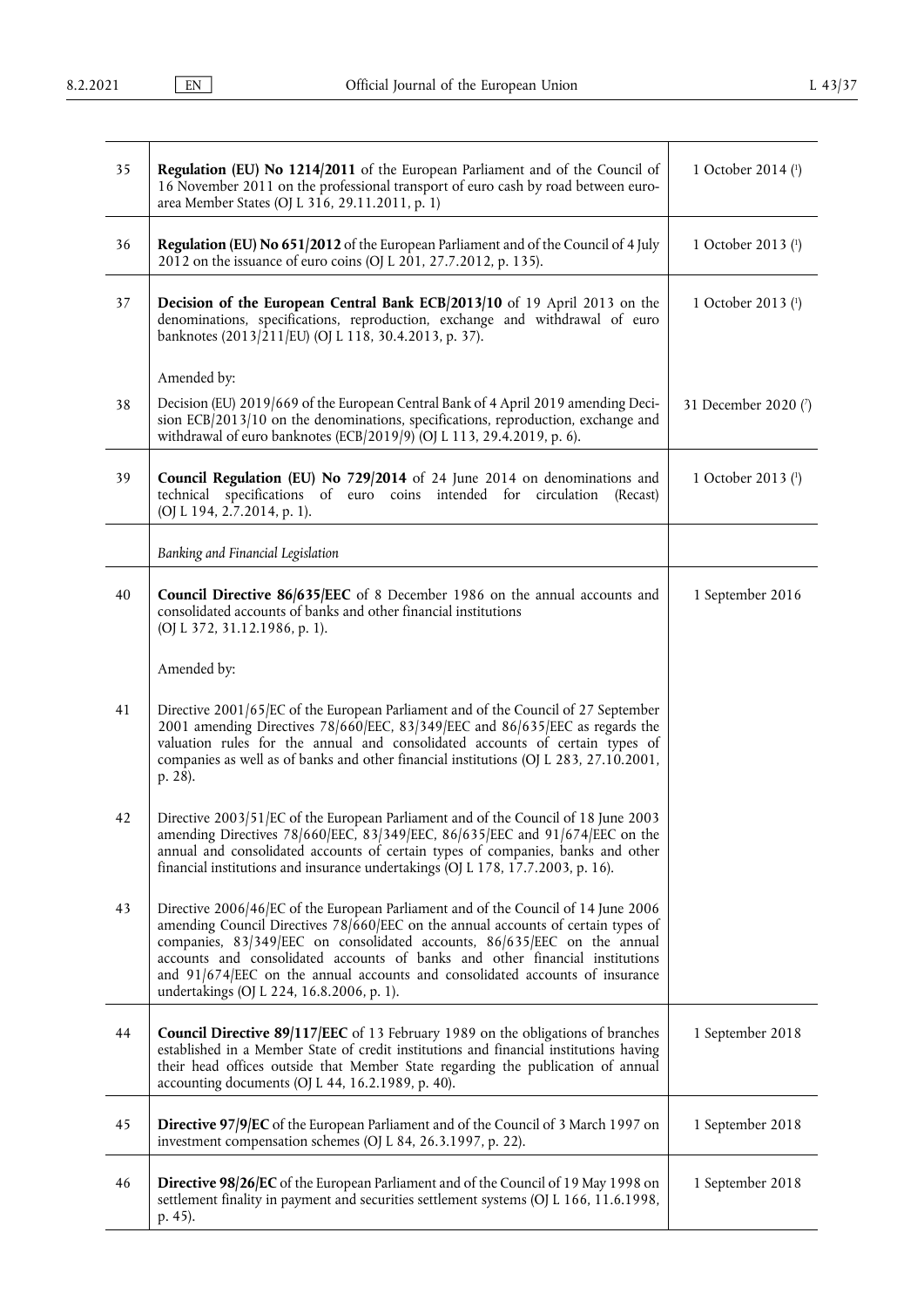|    | Amended by:                                                                                                                                                                                                                                                                                                                                                                                                                                                                                                                                                                  |                       |
|----|------------------------------------------------------------------------------------------------------------------------------------------------------------------------------------------------------------------------------------------------------------------------------------------------------------------------------------------------------------------------------------------------------------------------------------------------------------------------------------------------------------------------------------------------------------------------------|-----------------------|
| 47 | Directive 2009/44/EC of the European Parliament and of the Council of 6 May 2009<br>amending Directive 98/26/EC on settlement finality in payment and securities<br>settlement systems and Directive 2002/47/EC on financial collateral arrangements as<br>regards linked systems and credit claims (OJ L 146, 10.6.2009, p. 37).                                                                                                                                                                                                                                            |                       |
| 48 | Directive 2010/78/EU of the European Parliament and of the Council of 24 November<br>2010 amending Directives 98/26/EC, 2002/87/EC, 2003/6/EC, 2003/41/EC,<br>2003/71/EC, 2004/39/EC, 2004/109/EC, 2005/60/EC, 2006/48/EC, 2006/49/EC<br>and 2009/65/EC in respect of the powers of the European Supervisory Authority<br>(European Banking Authority), the European Supervisory Authority (European<br>Insurance and Occupational Pensions Authority) and the European Supervisory<br>Authority (European Securities and Markets Authority) (OJ L 331, 15.12.2010, p. 120). |                       |
| 49 | Regulation (EU) No 648/2012 of the European Parliament and of the Council of 4 July<br>2012 on OTC derivatives, central counterparties and trade repositories<br>(OJ L 201, 27.7.2012, p. 1).                                                                                                                                                                                                                                                                                                                                                                                | 30 September 2019 (3) |
| 50 | Regulation (EU) No 909/2014 of the European Parliament and of the Council of 23 July<br>2014 on improving securities settlement in the European Union and on central<br>securities depositories and amending Directives 98/26/EC and 2014/65/EU and<br>Regulation (EU) No 236/2012 (OJ L 257, 28.8.2014, p. 1).                                                                                                                                                                                                                                                              | 1 September 2018      |
| 51 | Directive (EU) 2019/879 of the European Parliament and of the Council of 20 May<br>amending Directive $2014/59/EU$ as regards the loss-absorbing and<br>2019<br>recapitalisation capacity of credit institutions and investment firms and Directive<br>98/26/EC (OJ L 150, 7.6.2019, p. 296).                                                                                                                                                                                                                                                                                | 31 December 2022 (8)  |
| 52 | Directive 2001/24/EC of the European Parliament and of the Council of 4 April 2001<br>on the reorganisation and winding up of credit institutions (OJ L 125, 5.5.2001, p. 15)                                                                                                                                                                                                                                                                                                                                                                                                | 1 September 2018      |
|    | Amended by:                                                                                                                                                                                                                                                                                                                                                                                                                                                                                                                                                                  |                       |
| 53 | Directive 2014/59/EU of the European Parliament and of the Council of 15 May 2014<br>establishing a framework for the recovery and resolution of credit institutions and<br>investment firms and amending Council Directive 82/891/EEC, and Directives<br>2001/24/EC, 2002/47/EC, 2004/25/EC, 2005/56/EC, 2007/36/EC, 2011/35/EU,<br>2012/30/EU and 2013/36/EU, and Regulations (EU) No 1093/2010 and (EU)<br>No 648/2012, of the European Parliament and of the Council (OJ L 173, 12.6.2014,<br>p. 190).                                                                   |                       |
| 54 | Directive 2002/47/EC of the European Parliament and of the Council of 6 June 2002<br>on financial collateral arrangements (OJ L 168, 27.6.2002, p. 43).                                                                                                                                                                                                                                                                                                                                                                                                                      | 1 September 2018      |
|    | Amended by:                                                                                                                                                                                                                                                                                                                                                                                                                                                                                                                                                                  |                       |
| 55 | Directive 2009/44/EC of the European Parliament and of the Council of 6 May 2009<br>amending Directive 98/26/EC on settlement finality in payment and securities<br>settlement systems and Directive 2002/47/EC on financial collateral arrangements as<br>regards linked systems and credit claims (OJ L 146, 10.6.2009, p. 37).                                                                                                                                                                                                                                            |                       |
| 56 | Directive 2014/59/EU of the European Parliament and of the Council of 15 May 2014<br>establishing a framework for the recovery and resolution of credit institutions and<br>investment firms and amending Council Directive 82/891/EEC, and Directives<br>2001/24/EC, 2002/47/EC, 2004/25/EC, 2005/56/EC, 2007/36/EC, 2011/35/EU,<br>2012/30/EU and 2013/36/EU, and Regulations (EU) No 1093/2010 and (EU)<br>No 648/2012, of the European Parliament and of the Council (OJ L 173, 12.6.2014,<br>p. 190).                                                                   | 1 September 2018 (2)  |
| 57 | Directive 2002/87/EC of the European Parliament and of the Council of 16 December<br>2002 on the supplementary supervision of credit institutions, insurance undertakings<br>and investment firms in a financial conglomerate and amending Council Directives<br>73/239/EEC, 79/267/EEC, 92/49/EEC, 92/96/EEC, 93/6/EEC and 93/22/EEC, and<br>Directives 98/78/EC and 2000/12/EC of the European Parliament and of the Council<br>(OJ L 35, 11.2.2003, p. 1) and the related level 2 measures as appropriate                                                                 | 1 September 2018      |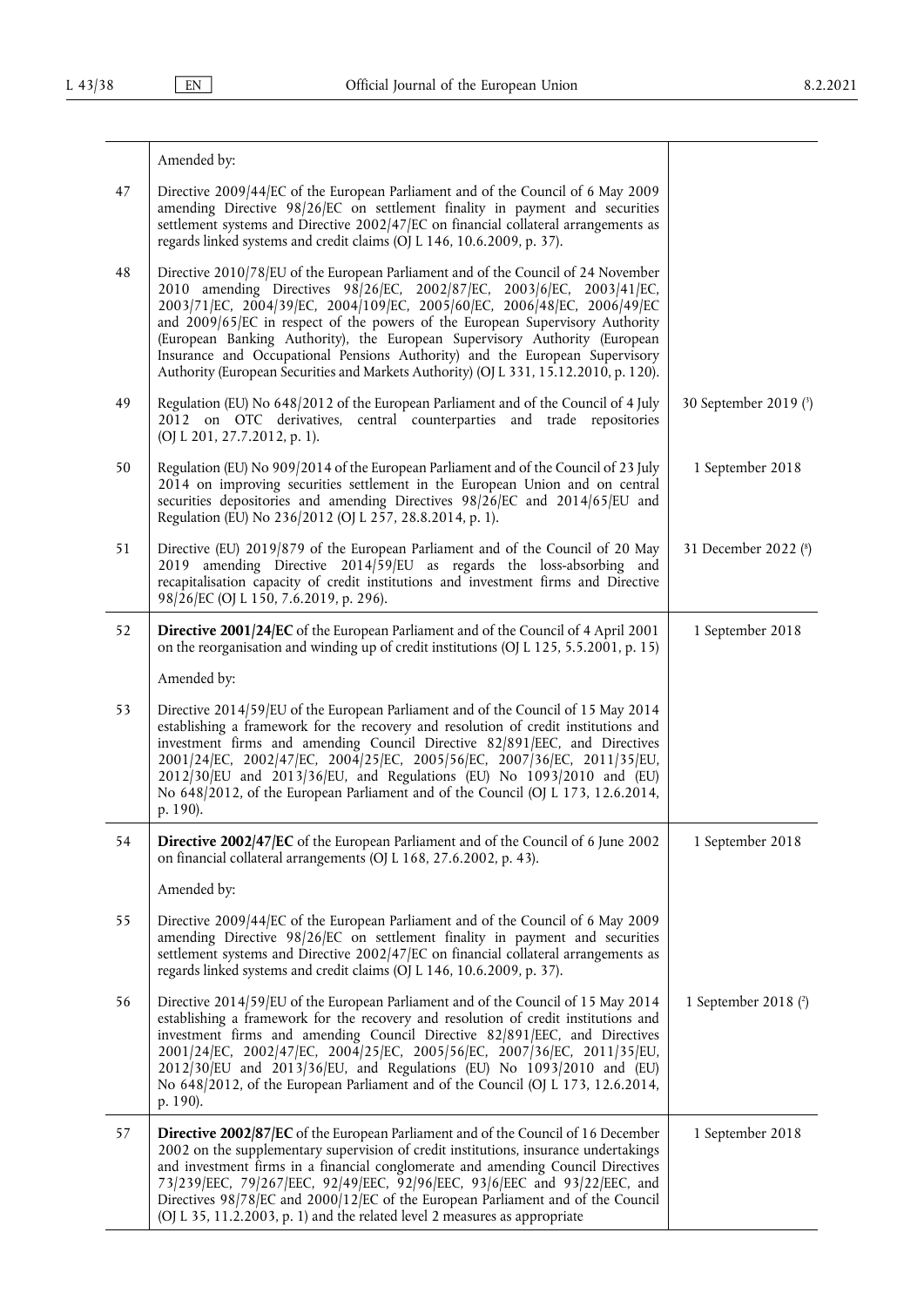Amended by:

| 58 | Directive 2005/1/EC of the European Parliament and of the Council of 9 March 2005<br>amending Council Directives 73/239/EEC, 85/611/EEC, 91/675/EEC, 92/49/EEC<br>and 93/6/EEC and Directives 94/19/EC, 98/78/EC, 2000/12/EC, 2001/34/EC,<br>2002/83/EC and 2002/87/EC in order to establish a new organisational structure for<br>financial services committees (OJ L 79, 24.3.2005, p. 9). |
|----|----------------------------------------------------------------------------------------------------------------------------------------------------------------------------------------------------------------------------------------------------------------------------------------------------------------------------------------------------------------------------------------------|
|    |                                                                                                                                                                                                                                                                                                                                                                                              |

- 59 Directive 2008/25/EC of the European Parliament and of the Council of 11 March 2008 amending Directive 2002/87/EC on the supplementary supervision of credit institutions, insurance undertakings and investment firms in a financial conglomerate, as regards the implementing powers conferred on the Commission (OJ L 81, 20.3.2008, p. 40).
- 60 Directive 2010/78/EU of the European Parliament and of the Council of 24 November 2010 amending Directives 98/26/EC, 2002/87/EC, 2003/6/EC, 2003/41/EC, 2003/71/EC, 2004/39/EC, 2004/109/EC, 2005/60/EC, 2006/48/EC, 2006/49/EC and 2009/65/EC in respect of the powers of the European Supervisory Authority (European Banking Authority), the European Supervisory Authority (European Insurance and Occupational Pensions Authority) and the European Supervisory Authority (European Securities and Markets Authority) (OJ L 331, 15.12.2010, p. 120).
- 61 Directive 2011/89/EU of the European Parliament and of the Council of 16 November 2011 amending Directives 98/78/EC, 2002/87/EC, 2006/48/EC and 2009/138/EC as regards the supplementary supervision of financial entities in a financial conglomerate (OJ L 326, 8.12.2011, p. 113).
- 62 Directive 2013/36/EU of the European Parliament and of the Council of 26 June 2013 on access to the activity of credit institutions and the prudential supervision of credit institutions and investment firms, amending Directive 2002/87/EC and repealing Directives 2006/48/EC and 2006/49/EC (OJ L 176, 27.6.2013, p. 338).
- 63 Directive (EU) 2019/2034 of the European Parliament and of the Council of 27 November 2019 on the prudential supervision of investment firms and amending Directives 2002/87/EC, 2009/65/EC, 2011/61/EU, 2013/36/EU, 2014/59/EU and 2014/65/EU (OJ L 314, 5.12.2019, p. 64). 31 December 202[3 \(](#page-13-6) 8 ) 64 **Regulation (EC) No 924/2009** of the European Parliament and of the Council of 16 September 2009 on cross-border payments in the Community and repealing Regulation (EC) No 2560/2001 (OJ L 266, 9.10.2009, p. 11). 1 September 2018

Amended by:

65 Regulation (EU) No 260/2012 of the European Parliament and of the Council of 14 March 2012 establishing technical and business requirements for credit transfers and direct debits in euro and amending Regulation (EC) No 924/2009 (OJ L 94, 30.3.2012, p. 22). 1 September 2018 [\(](#page-13-0) 1 )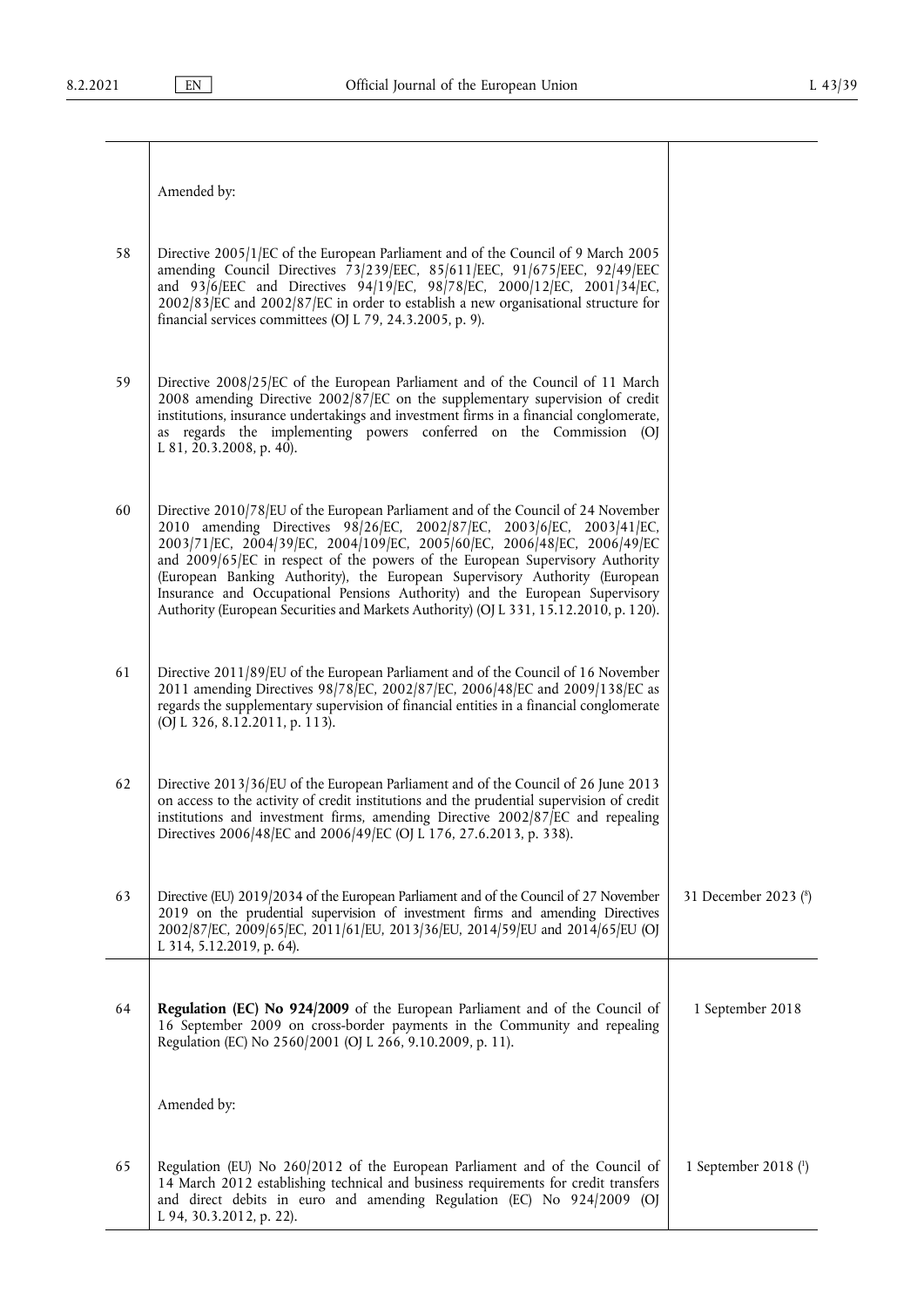<span id="page-7-0"></span>

| 66 | Directive 2009/110/EC of the European Parliament and of the Council of<br>16 September 2009 on the taking up, pursuit and prudential supervision of the<br>business of electronic money institutions amending Directives 2005/60/EC<br>and 2006/48/EC and repealing Directive 2000/46/EC (OJ L 267, 10.10.2009, p. 7).                                                                                                                                                                                     | 1 September 2016       |
|----|------------------------------------------------------------------------------------------------------------------------------------------------------------------------------------------------------------------------------------------------------------------------------------------------------------------------------------------------------------------------------------------------------------------------------------------------------------------------------------------------------------|------------------------|
|    | Amended by:                                                                                                                                                                                                                                                                                                                                                                                                                                                                                                |                        |
| 67 | Directive 2013/36/EU of the European Parliament and of the Council of 26 June 2013<br>on access to the activity of credit institutions and the prudential supervision of credit<br>institutions and investment firms, amending Directive 2002/87/EC and repealing<br>Directives 2006/48/EC and 2006/49/EC (OJ L 176, 27.6.2013, p. 338).                                                                                                                                                                   | 1 September 2017 (3)   |
| 68 | Directive (EU) 2015/2366 of the European Parliament and of the Council of<br>25 November 2015 on payment services in the internal market, amending Directives<br>2002/65/EC, 2009/110/EC and 2013/36/EU and Regulation (EU) No 1093/2010, and<br>repealing Directive 2007/64/EC (OJ L 337, 23.12.2015, p. 35).                                                                                                                                                                                             | 30 September 2018 (4)  |
| 69 | Regulation (EU) No 1093/2010 of the European Parliament and of the Council of<br>24 November 2010 establishing a European Supervisory Authority (European<br>Banking Authority), amending Decision No 716/2009/EC and repealing Commission<br>Decision 2009/78/EC (OJ L, 331, 15.12.2010, p. 12).                                                                                                                                                                                                          | 1 September 2016       |
|    | Amended by:                                                                                                                                                                                                                                                                                                                                                                                                                                                                                                |                        |
| 70 | Regulation (EU) No 1022/2013 of the European Parliament and of the Council of<br>22 October 2013 amending Regulation (EU) No 1093/2010 establishing a European<br>Supervisory Authority (European Banking Authority) as regards the conferral of<br>specific tasks on the European Central Bank pursuant to Council Regulation (EU)<br>No 1024/2013 (OJ L 287, 29.10.2013, p. 5).                                                                                                                          |                        |
| 71 | Directive 2014/17/EU of the European Parliament and of the Council of 4 February<br>2014 on credit agreements for consumers relating to residential immovable property<br>and amending Directives 2008/48/EC and 2013/36/EU and Regulation (EU)<br>No 1093/2010 (OJ L 60, 28.2.2014, p. 34).                                                                                                                                                                                                               |                        |
| 72 | Directive 2014/59/EU of the European Parliament and of the Council of 15 May 2014<br>establishing a framework for the recovery and resolution of credit institutions and<br>investment firms and amending Council Directive 82/891/EEC, and Directives<br>2001/24/EC, 2002/47/EC, 2004/25/EC, 2005/56/EC, 2007/36/EC, 2011/35/EU,<br>2012/30/EU and 2013/36/EU, and Regulations (EU) No 1093/2010 and (EU)<br>No 648/2012, of the European Parliament and of the Council (OJ L 173, 12.6.2014,<br>p. 190). | 1 September 2018 $(3)$ |
| 73 | Directive (EU) 2015/2366 of the European Parliament and of the Council of<br>25 November 2015 on payment services in the internal market, amending Directives<br>2002/65/EC, 2009/110/EC and 2013/36/EU and Regulation (EU) No 1093/2010, and<br>repealing Directive 2007/64/EC (OJ L 337, 23.12.2015, p. 35).                                                                                                                                                                                             | 30 September 2018 (4)  |
| 74 | Regulation (EU) 2019/2033 of the European Parliament and of the Council of<br>27 November 2019 on the prudential requirements of investment firms and<br>amending Regulations (EU) No 1093/2010, (EU) No 575/2013, (EU) No 600/2014<br>and (EU) No 806/2014 (OJ L 314, 5.12.2019, p. 1).                                                                                                                                                                                                                   | 31 December 2023 (8)   |
| 75 | Regulation (EU) No 1095/2010 of the European Parliament and of the Council of<br>24 November 2010 establishing a European Supervisory Authority (European<br>Securities and Markets Authority), amending Decision No 716/2009/EC and repealing<br>Commission Decision 2009/77/EC (OJ L 331, 15.12.2010, p. 84).                                                                                                                                                                                            | 1 September 2016       |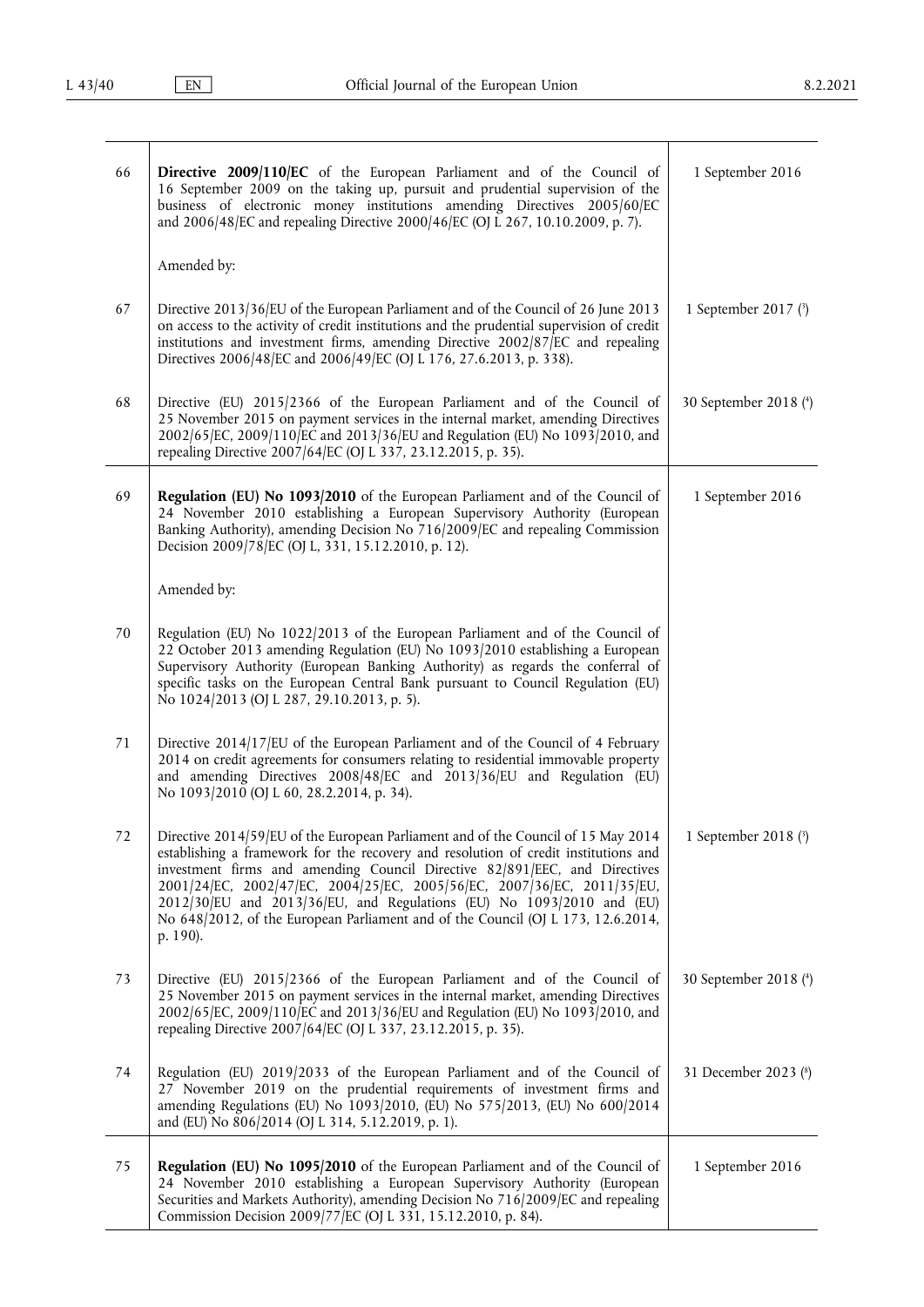|    | Amended by:                                                                                                                                                                                                                                                                                                                                                                                                                                                                                                |                       |
|----|------------------------------------------------------------------------------------------------------------------------------------------------------------------------------------------------------------------------------------------------------------------------------------------------------------------------------------------------------------------------------------------------------------------------------------------------------------------------------------------------------------|-----------------------|
| 76 | Directive 2011/61/EU of the European Parliament and of the Council of 8 June 2011<br>on Alternative Investment Fund Managers and amending Directives 2003/41/EC<br>and 2009/65/EC and Regulations (EC) No 1060/2009 and (EU) No 1095/2010<br>(OJ L 174, 1.7.2011, p. 1).                                                                                                                                                                                                                                   |                       |
| 77 | Regulation (EU) No 258/2014 of the European Parliament and of the Council of 3 April<br>2014 establishing a Union programme to support specific activities in the field of<br>financial reporting and auditing for the period of 2014-20 and repealing Decision<br>No 716/2009/EC (OJ L 105, 8.4.2014, p. 1).                                                                                                                                                                                              |                       |
| 78 | Directive 2014/51/EU of the European Parliament and of the Council of 16 April 2014<br>amending Directives 2003/71/EC and 2009/138/EC and Regulations (EC)<br>No 1060/2009, (EU) No 1094/2010 and (EU) No 1095/2010 in respect of the<br>powers of the European Supervisory Authority (European Insurance and<br>Occupational Pensions Authority) and the European Supervisory Authority (European<br>Securities and Markets Authority) (OJ L 153, 22.5.2014, p. 1).                                       |                       |
| 79 | Regulation (EU) No 260/2012 of the European Parliament and of the Council of<br>14 March 2012 establishing technical and business requirements for credit transfers<br>and direct debits in euro and amending Regulation (EC) No 924/2009 (OJ<br>L 94, 30.3.2012, p. 22).                                                                                                                                                                                                                                  | 1 April 2018 (2)      |
|    | Amended by:                                                                                                                                                                                                                                                                                                                                                                                                                                                                                                |                       |
| 80 | Regulation (EU) No 248/2014 of the European Parliament and of the Council of<br>26 February 2014 amending Regulation (EU) No 260/2012 as regards the migration<br>to Union-wide credit transfers and direct debits (OJ L 84, 20.3.2014, p. 1).                                                                                                                                                                                                                                                             |                       |
| 81 | Regulation (EU) No 648/2012 of the European Parliament and of the Council of<br>4 July 2012 on OTC derivatives, central counterparties and trade repositories, (OJ<br>L 201, 27.7.2012, p. 1) and the related level 2 measures as appropriate                                                                                                                                                                                                                                                              | 30 September 2019 (3) |
|    | Amended by:                                                                                                                                                                                                                                                                                                                                                                                                                                                                                                |                       |
| 82 | Regulation (EU) No 575/2013 of the European Parliament and of the Council of<br>26 June 2013 on prudential requirements for credit institutions and investment firms<br>and amending Regulation (EU) No 648/2012 (OJ L 176, 27.6.2013, p. 1).                                                                                                                                                                                                                                                              |                       |
| 83 | Directive 2014/59/EU of the European Parliament and of the Council of 15 May 2014<br>establishing a framework for the recovery and resolution of credit institutions and<br>investment firms and amending Council Directive 82/891/EEC, and Directives<br>2001/24/EC, 2002/47/EC, 2004/25/EC, 2005/56/EC, 2007/36/EC, 2011/35/EU,<br>2012/30/EU and 2013/36/EU, and Regulations (EU) No 1093/2010 and (EU)<br>No 648/2012, of the European Parliament and of the Council (OJ L 173, 12.6.2014,<br>p. 190). |                       |
| 84 | Regulation (EU) No 600/2014 of the European Parliament and of the Council of<br>15 May 2014 on markets in financial instruments and amending Regulation (EU)<br>No 648/2012 (OJ L 173, 12.6.2014, p. 84).                                                                                                                                                                                                                                                                                                  | 31 December 2020 (3)  |
| 85 | Directive 2015/849/EU of the European Parliament and of the Council of 20 May 2015<br>on the prevention of the use of the financial system for the purposes of money<br>laundering or terrorist financing, amending Regulation (EU) No 648/2012 of the<br>European Parliament and of the Council, and repealing Directive 2005/60/EC of the<br>European Parliament and of the Council and Commission Directive 2006/70/EC<br>(OJ L 141, 5.6.2015, p. 73).                                                  |                       |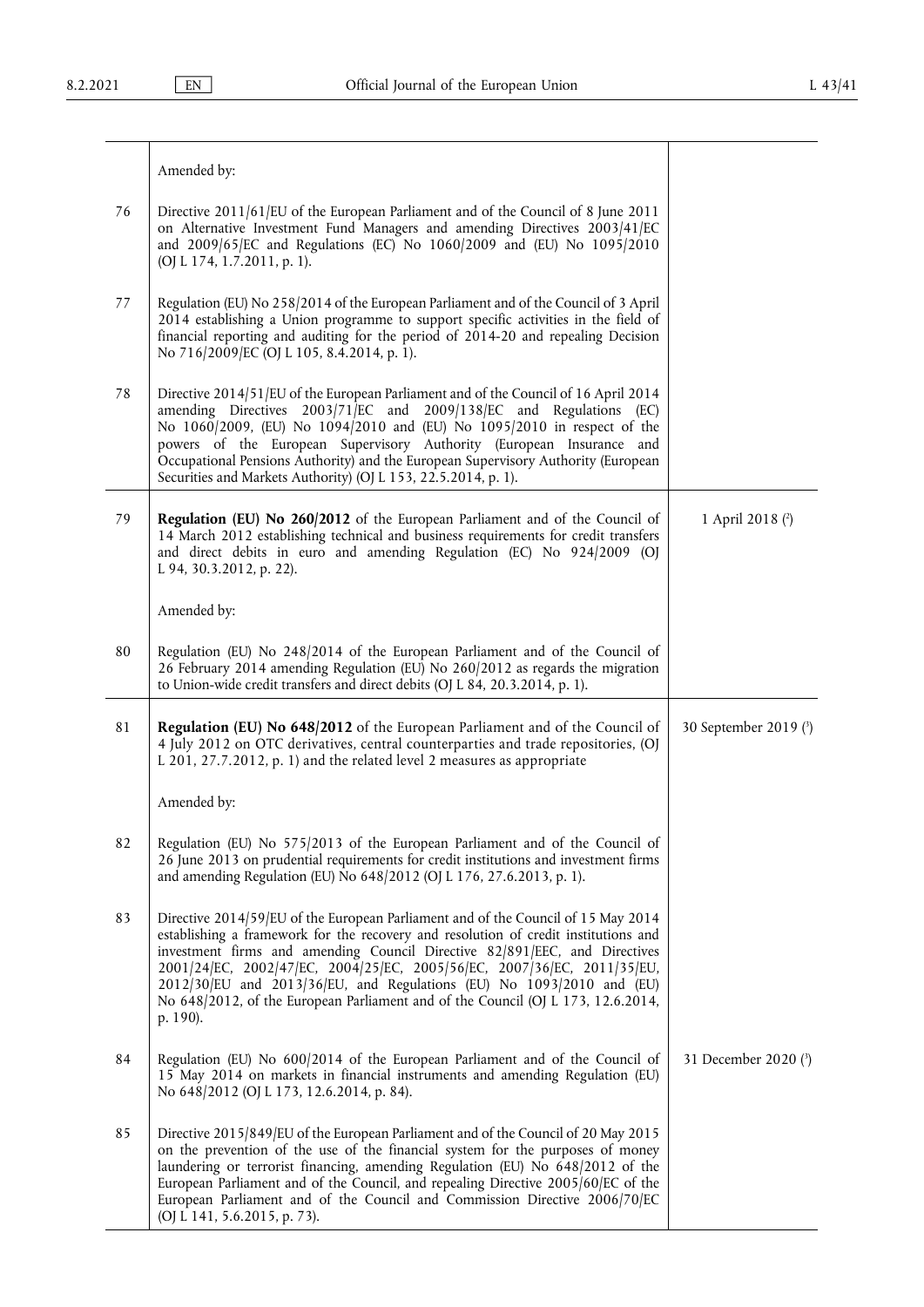| 86 | Regulation (EU) 2015/2365 of the European Parliament and of the Council of<br>25 November 2015 on transparency of securities financing transactions and of reuse<br>and amending Regulation (EU) No 648/2012 (OJ L 337, 23.12.2015, p. 1).                                                                                                                                                                                                                                                                     | 30 September 2019 (4)  |
|----|----------------------------------------------------------------------------------------------------------------------------------------------------------------------------------------------------------------------------------------------------------------------------------------------------------------------------------------------------------------------------------------------------------------------------------------------------------------------------------------------------------------|------------------------|
| 87 | Regulation (EU) 2019/834 of the European Parliament and of the Council of 20 May<br>2019 amending Regulation (EU) No 648/2012 as regards the clearing obligation, the<br>suspension of the clearing obligation, the reporting requirements, the risk-mitigation<br>techniques for OTC derivative contracts not cleared by a central counterparty, the<br>registration and supervision of trade repositories and the requirements for trade<br>repositories (OJ L 141, 28.5.2019, p. 42).                       | 31 December 2021 (8)   |
| 88 | Regulation (EU) 2019/876 of the European Parliament and of the Council of 20 May<br>2019 amending Regulation (EU) No $575/2013$ as regards the leverage ratio, the net<br>stable funding ratio, requirements for own funds and eligible liabilities, counterparty<br>credit risk, market risk, exposures to central counterparties, exposures to collective<br>investment undertakings, large exposures, reporting and disclosure requirements, and<br>Regulation (EU) No 648/2012 (OJ L 150, 7.6.2019, p. 1). | 31 December 2023 (8)   |
| 89 | Regulation (EU) No 575/2013 of the European Parliament and of the Council of<br>26 June 2013 on prudential requirements for credit institutions and investment firms<br>and amending Regulation (EU) No 648/2012 (OJ L 176, 27.6.2013, p. 1) and the<br>related level 2 measures as appropriate                                                                                                                                                                                                                | 1 September 2017 $(1)$ |
|    | Amended by:                                                                                                                                                                                                                                                                                                                                                                                                                                                                                                    |                        |
| 90 | Regulation (EU) 2017/2395 of the European Parliament and of the Council of<br>12 December 2017 amending Regulation (EU) No 575/2013 as regards transitional<br>arrangements for mitigating the impact of the introduction of IFRS 9 on own funds<br>and for the large exposures treatment of certain public sector exposures denominated<br>in the domestic currency of any Member State (OJ L 345, 27.12.2017, p. 27).                                                                                        | 30 June 2019 (6)       |
| 91 | Regulation (EU) 2017/2401 of the European Parliament and of the Council of<br>12 December 2017 amending Regulation (EU) No 575/2013 on prudential<br>requirements for credit institutions and investment firms (OJ L 347, 28.12.2017, p. 1).                                                                                                                                                                                                                                                                   | 31 March 2020 (6)      |
| 92 | Regulation (EU) 2019/630 of the European Parliament and of the Council of 17 April<br>2019 amending Regulation (EU) No 575/2013 as regards minimum loss coverage for<br>non-performing exposures (OJ L 111, 25.4.2019, p. 4).                                                                                                                                                                                                                                                                                  | 31 December 2020 (7)   |
| 93 | Regulation (EU) 2019/876 of the European Parliament and of the Council of 20 May<br>2019 amending Regulation (EU) No 575/2013 as regards the leverage ratio, the net<br>stable funding ratio, requirements for own funds and eligible liabilities, counterparty<br>credit risk, market risk, exposures to central counterparties, exposures to collective<br>investment undertakings, large exposures, reporting and disclosure requirements, and<br>Regulation (EU) No 648/2012 (OJ L 150, 7.6.2019, p. 1).   | 31 December 2023 (8)   |
| 94 | Regulation (EU) 2019/2033 of the European Parliament and of the Council of<br>27 November 2019 on the prudential requirements of investment firms and<br>amending Regulations (EU) No 1093/2010, (EU) No 575/2013, (EU) No 600/2014<br>and (EU) No 806/2014 (OJ L 314, 5.12.2019, p. 1).                                                                                                                                                                                                                       | 31 December 2023 (8)   |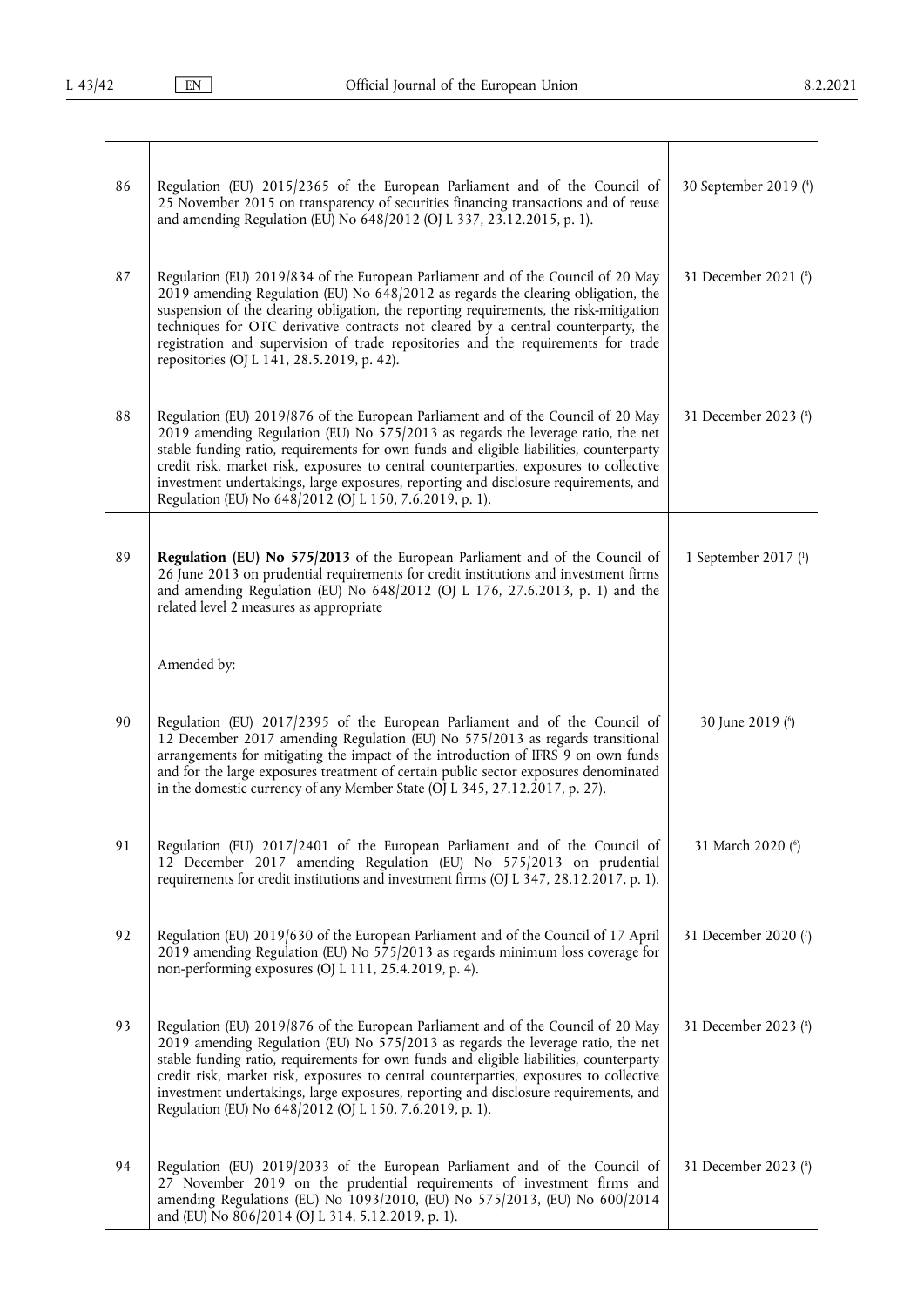| 95  | <b>Directive 2013/36/EU</b> of the European Parliament and of the Council of 26 June 2013<br>on access to the activity of credit institutions and the prudential supervision of credit<br>institutions and investment firms, amending Directive 2002/87/EC and repealing<br>Directives 2006/48/EC and 2006/49/EC (OJ L 176, 27.6.2013, p. 338) and the related<br>level 2 measures as appropriate                                                                                                                                                                | 1 September 2017 $(1)$ |
|-----|------------------------------------------------------------------------------------------------------------------------------------------------------------------------------------------------------------------------------------------------------------------------------------------------------------------------------------------------------------------------------------------------------------------------------------------------------------------------------------------------------------------------------------------------------------------|------------------------|
|     | Amended by:                                                                                                                                                                                                                                                                                                                                                                                                                                                                                                                                                      |                        |
| 96  | Directive 2014/59/EU of the European Parliament and of the Council of 15 May 2014<br>establishing a framework for the recovery and resolution of credit institutions and<br>investment firms and amending Council Directive 82/891/EEC, and Directives<br>2001/24/EC, 2002/47/EC, 2004/25/EC, 2005/56/EC, 2007/36/EC, 2011/35/EU,<br>2012/30/EU and 2013/36/EU, and Regulations (EU) No 1093/2010 and (EU)<br>No 648/2012, of the European Parliament and of the Council (OJ L 173, 12.6.2014,<br>p. 190).                                                       | 1 September 2018 (3)   |
| 97  | Directive (EU) 2019/878 of the European Parliament and of the Council of 20 May<br>2019 amending Directive 2013/36/EU as regards exempted entities, financial holding<br>companies, mixed financial holding companies, remuneration, supervisory measures<br>and powers and capital conservation measures (OJ L 150, 7.6.2019, p. 253).                                                                                                                                                                                                                          | 31 December 2022 (8)   |
| 98  | Directive (EU) 2019/2034 of the European Parliament and of the Council of 27 November<br>2019 on the prudential supervision of investment firms and amending Directives<br>2002/87/EC, 2009/65/EC, 2011/61/EU, 2013/36/EU, 2014/59/EU and 2014/65/EU (OJ<br>L 314, 5.12.2019, p. 64).                                                                                                                                                                                                                                                                            | 31 December 2023 (8)   |
| 99  | Regulation (EU) No 596/2014 of the European Parliament and of the Council of<br>16 April 2014 on market abuse (market abuse regulation) and repealing Directive<br>2003/6/EC of the European Parliament and of the Council and Commission Directives<br>2003/124/EC, 2003/125/EC and 2004/72/EC (OJ L 173, 12.6.2014, p. 1) and the<br>related level 2 measures as appropriate.                                                                                                                                                                                  | 30 September 2018 (4)  |
|     | Amended by:                                                                                                                                                                                                                                                                                                                                                                                                                                                                                                                                                      |                        |
| 100 | Regulation (EU) 2016/1011 of the European Parliament and of the Council of 8 June<br>2016 on indices used as benchmarks in financial instruments and financial contracts or<br>to measure the performance of investment funds and amending Directives 2008/48/EC<br>and 2014/17/EU and Regulation (EU) No 596/2014 (OJ L 171, 29.6.2016, p. 1).                                                                                                                                                                                                                  | 1 March 2020 (6)       |
| 101 | Regulation (EU) 2016/1033 of the European Parliament and of the Council of 23 June<br>2016 amending Regulation (EU) No 600/2014 on markets in financial instruments,<br>Regulation (EU) No 596/2014 on market abuse and Regulation (EU) No 909/2014 on<br>improving securities settlement in the European Union and on central securities<br>depositories (OJ L 175, 30.6.2016, p. 1).                                                                                                                                                                           | 30 September 2018 (5)  |
| 102 | Directive 2014/49/EU of the European Parliament and of the Council of 16 April<br>2014 on deposit-guarantee schemes (recast) (OJ L 173, 12.6.2014, p. 149).                                                                                                                                                                                                                                                                                                                                                                                                      | 1 September 2016 $(2)$ |
| 103 | Directive 2014/57/EU of the European Parliament and of the Council of 16 April<br>2014 on criminal sanctions for market abuse (market abuse directive) (OJ<br>L 173, 12.6.2014, p. 179).                                                                                                                                                                                                                                                                                                                                                                         | 30 September 2018 (4)  |
| 104 | <b>Directive 2014/59/EU</b> of the European Parliament and of the Council of 15 May 2014<br>establishing a framework for the recovery and resolution of credit institutions and<br>investment firms and amending Council Directive 82/891/EEC, and Directives<br>2001/24/EC, 2002/47/EC, 2004/25/EC, 2005/56/EC, 2007/36/EC, 2011/35/EU,<br>2012/30/EU and 2013/36/EU, and Regulations (EU) No 1093/2010 and (EU)<br>No 648/2012, of the European Parliament and of the Council (OJ L 173, 12.6.2014,<br>p. 190) and the related level 2 measures as appropriate | 1 September 2018 (2)   |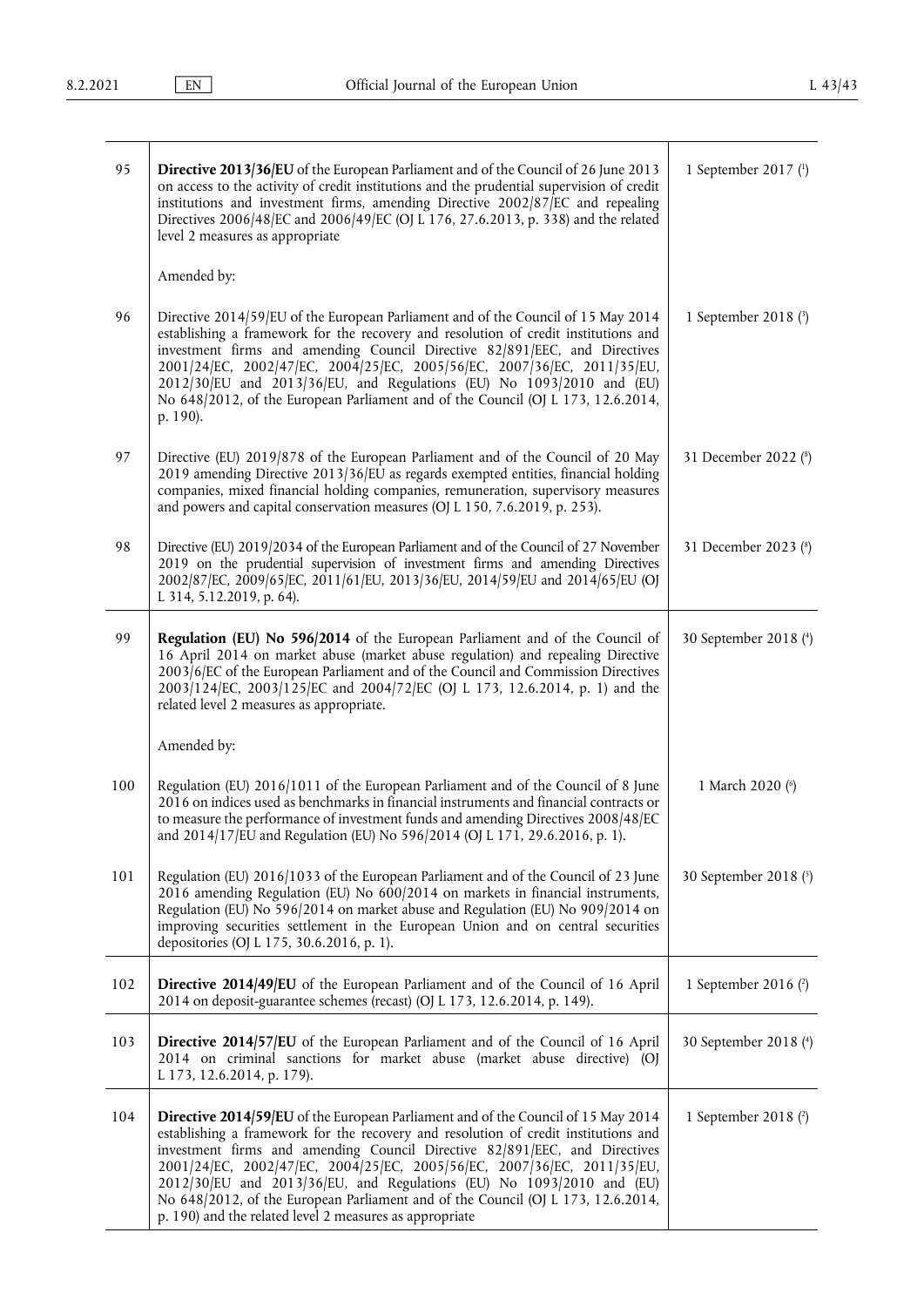|     | Amended by:                                                                                                                                                                                                                                                                                                                                                                                                                                                             |                      |
|-----|-------------------------------------------------------------------------------------------------------------------------------------------------------------------------------------------------------------------------------------------------------------------------------------------------------------------------------------------------------------------------------------------------------------------------------------------------------------------------|----------------------|
| 105 | Directive (EU) 2017/2399 of the European Parliament and of the Council of<br>12 December 2017 amending Directive 2014/59/EU as regards the ranking of<br>unsecured debt instruments in insolvency hierarchy (OJ L 345, 27.12.2017, p. 96).                                                                                                                                                                                                                              | 31 October 2019 (6)  |
| 106 | Directive (EU) 2019/879 of the European Parliament and of the Council of 20 May<br>amending Directive 2014/59/EU as regards the loss-absorbing and<br>2019<br>recapitalisation capacity of credit institutions and investment firms and Directive<br>98/26/EC (OJ L 150, 7.6.2019, p. 296).                                                                                                                                                                             | 31 December 2022 (8) |
| 107 | Directive (EU) 2019/2034 of the European Parliament and of the Council of<br>27 November 2019 on the prudential supervision of investment firms and amending<br>Directives 2002/87/EC, 2009/65/EC, 2011/61/EU, 2013/36/EU, 2014/59/EU<br>and 2014/65/EU (OJ L 314, 5.12.2019, p. 64).                                                                                                                                                                                   | 31 December 2023 (8) |
| 108 | Directive 2014/65/EU of the European Parliament and of the Council of 15 May 2014<br>on markets in financial instruments and amending Directive 2002/92/EC and Directive<br>2011/61/EU (OJ L 173, 12.6.2014, p. 349) and the related level 2 measures as<br>appropriate                                                                                                                                                                                                 | 31 December 2020 (3) |
|     | Amended by:                                                                                                                                                                                                                                                                                                                                                                                                                                                             |                      |
| 109 | Regulation (EU) No 909/2014 of the European Parliament and of the Council of 23 July<br>2014 on improving securities settlement in the European Union and on central<br>securities depositories and amending Directives 98/26/EC and 2014/65/EU and<br>Regulation (EU) No 236/2012 (OJ L 257, 28.8.2014, p. 1).                                                                                                                                                         | 31 December 2020 (4) |
| 110 | Directive 2016/1034 of the European Parliament and of the Council of 23 June 2016<br>amending Directive 2014/65/EU on markets<br>financial<br>in<br>instruments<br>(OJ L 175, 30.6.2016, p. 8).                                                                                                                                                                                                                                                                         | 31 December 2021 (5) |
|     | With the exception of Article 64, paragraph 5:                                                                                                                                                                                                                                                                                                                                                                                                                          |                      |
| 111 | Directive (EU) 2019/2034 of the European Parliament and of the Council of<br>27 November 2019 on the prudential supervision of investment firms and amending<br>Directives 2002/87/EC, 2009/65/EC, 2011/61/EU, 2013/36/EU, 2014/59/EU<br>and 2014/65/EU (OJ L 314, 5.12.2019, p. 64).                                                                                                                                                                                   | 31 December 2023 (8) |
| 112 | Directive (EU) 2019/2177 of the European Parliament and of the Council of<br>18 December 2019 amending Directive 2009/138/EC on the taking-up and pursuit of<br>the business of Insurance and Reinsurance (Solvency II), Directive 2014/65/EU on<br>markets in financial instruments and Directive (EU) 2015/849 on the prevention of<br>the use of the financial system for the purposes of money-laundering or terrorist<br>financing (OJ L 334, 27.12.2019, p. 155). | 31 December 2024 (8) |
| 113 | Regulation (EU) No 600/2014 of the European Parliament and of the Council of<br>15 May 2014 on markets in financial instruments and amending Regulation (EU)<br>No 648/2012 (OJ L 173, 12.6.2014, p. 84) and the related level 2 measures as<br>appropriate                                                                                                                                                                                                             | 31 December 2020 (3) |
|     | Amended by:                                                                                                                                                                                                                                                                                                                                                                                                                                                             |                      |
| 114 | Regulation (EU) 2016/1033 of the European Parliament and of the Council of 23 June<br>2016 amending Regulation (EU) No 600/2014 on markets in financial instruments,<br>Regulation (EU) No 596/2014 on market abuse and Regulation (EU) No 909/2014 on<br>improving securities settlement in the European Union and on central securities<br>depositories (OJ L 175, 30.6.2016, p. 1).                                                                                  | 31 December 2020 (5) |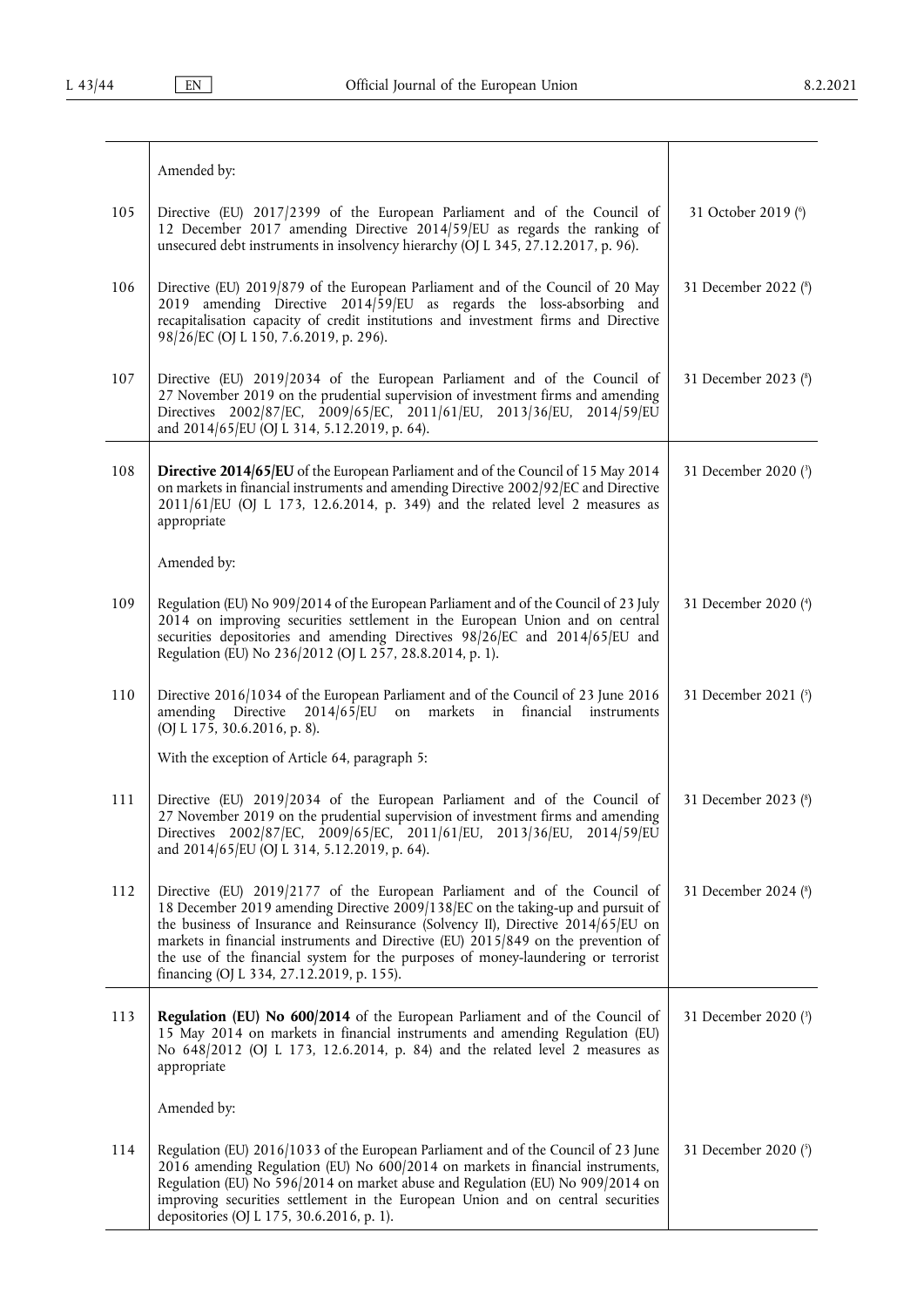<span id="page-12-0"></span>

| 115 | Regulation (EU) 2019/2033 of the European Parliament and of the Council of<br>27 November 2019 on the prudential requirements of investment firms and<br>amending Regulations (EU) No 1093/2010, (EU) No 575/2013, (EU) No 600/2014<br>and (EU) No 806/2014 (OJ L 314, 5.12.2019, p. 1).                                                                                               | 31 December 2023 (8)   |
|-----|----------------------------------------------------------------------------------------------------------------------------------------------------------------------------------------------------------------------------------------------------------------------------------------------------------------------------------------------------------------------------------------|------------------------|
| 116 | Regulation (EU) No 909/2014 of the European Parliament and of the Council of<br>23 July 2014 on improving securities settlement in the European Union and on<br>central securities depositories and amending Directives 98/26/EC and 2014/65/EU<br>and Regulation (EU) No 236/2012 (OJ L 257, 28.8.2014, p. 1).                                                                        | 31 December 2020 (4)   |
|     | Amended by:                                                                                                                                                                                                                                                                                                                                                                            |                        |
| 117 | Regulation (EU) 2016/1033 of the European Parliament and of the Council of 23 June<br>2016 amending Regulation (EU) No 600/2014 on markets in financial instruments,<br>Regulation (EU) No 596/2014 on market abuse and Regulation (EU) No 909/2014 on<br>improving securities settlement in the European Union and on central securities<br>depositories (OJ L 175, 30.6.2016, p. 1). | 31 December 2020 (6)   |
| 118 | Regulation (EU) 2015/2365 of the European Parliament and of the Council of<br>25 November 2015 on transparency of securities financing transactions and of reuse<br>and amending Regulation (EU) No 648/2012 (OJ L 337, 23.12.2015, p. 1).                                                                                                                                             | 30 September 2019 (4)  |
| 119 | Directive (EU) 2015/2366 of the European Parliament and of the Council of<br>25 November 2015 on payment services in the internal market, amending Directives<br>2002/65/EC, 2009/110/EC and 2013/36/EU and Regulation (EU) No 1093/2010, and<br>repealing Directive 2007/64/EC (OJ L 337, 23.12.2015, p. 35) and the related level 2<br>measures as appropriate                       | 30 September 2018 (4)  |
| 120 | Regulation (EU) 2016/1011 of the European Parliament and of the Council of 8 June<br>2016 on indices used as benchmarks in financial instruments and financial contracts or<br>to measure the performance of investment funds and amending Directives 2008/48/EC<br>and 2014/17/EU and Regulation (EU) No 596/2014 (OJ L 171, 29.6.2016, p. 1).                                        | 1 March 2020 (6)       |
|     | Amended by:                                                                                                                                                                                                                                                                                                                                                                            |                        |
| 121 | Regulation (EU) 2019/2089 of the European Parliament and of the Council of<br>27 November 2019 amending Regulation (EU) 2016/1011 as regards EU Climate<br>Transition Benchmarks, EU Paris-aligned Benchmarks and sustainability-related<br>disclosures for benchmarks (OJ L 317, 9.12.2019, p. 17).                                                                                   | 31 December 2021 (8)   |
|     | Legislation on collection of statistical information $(*)$                                                                                                                                                                                                                                                                                                                             |                        |
| 122 | Guideline of the European Central Bank ECB/2013/24 of 25 July 2013 on the<br>statistical reporting requirements of the European Central Bank in the field of<br>quarterly financial accounts (2014/3/EU) (OJ L 2, 7.1.2014, p. 34).                                                                                                                                                    | 1 September 2016 $(2)$ |
|     | Amended by:                                                                                                                                                                                                                                                                                                                                                                            |                        |
| 123 | Guideline (EU) 2016/66 of the European Central Bank of 26 November 2015<br>amending Guideline ECB/2013/24 on the statistical reporting requirements of the<br>ECB in the field of quarterly financial accounts (ECB/2015/40) (OJ L 14, 21.1.2016,<br>p. 36).                                                                                                                           | 31 March 2017 (4)      |
| 124 | Regulation (EU) No 1071/2013 of the European Central Bank of 24 September 2013<br>concerning the balance sheet of the monetary financial institutions sector (recast)<br>(ECB/2013/33) (OJ L 297, 7.11.2013, p. 1).                                                                                                                                                                    | 1 September 2016 $(2)$ |